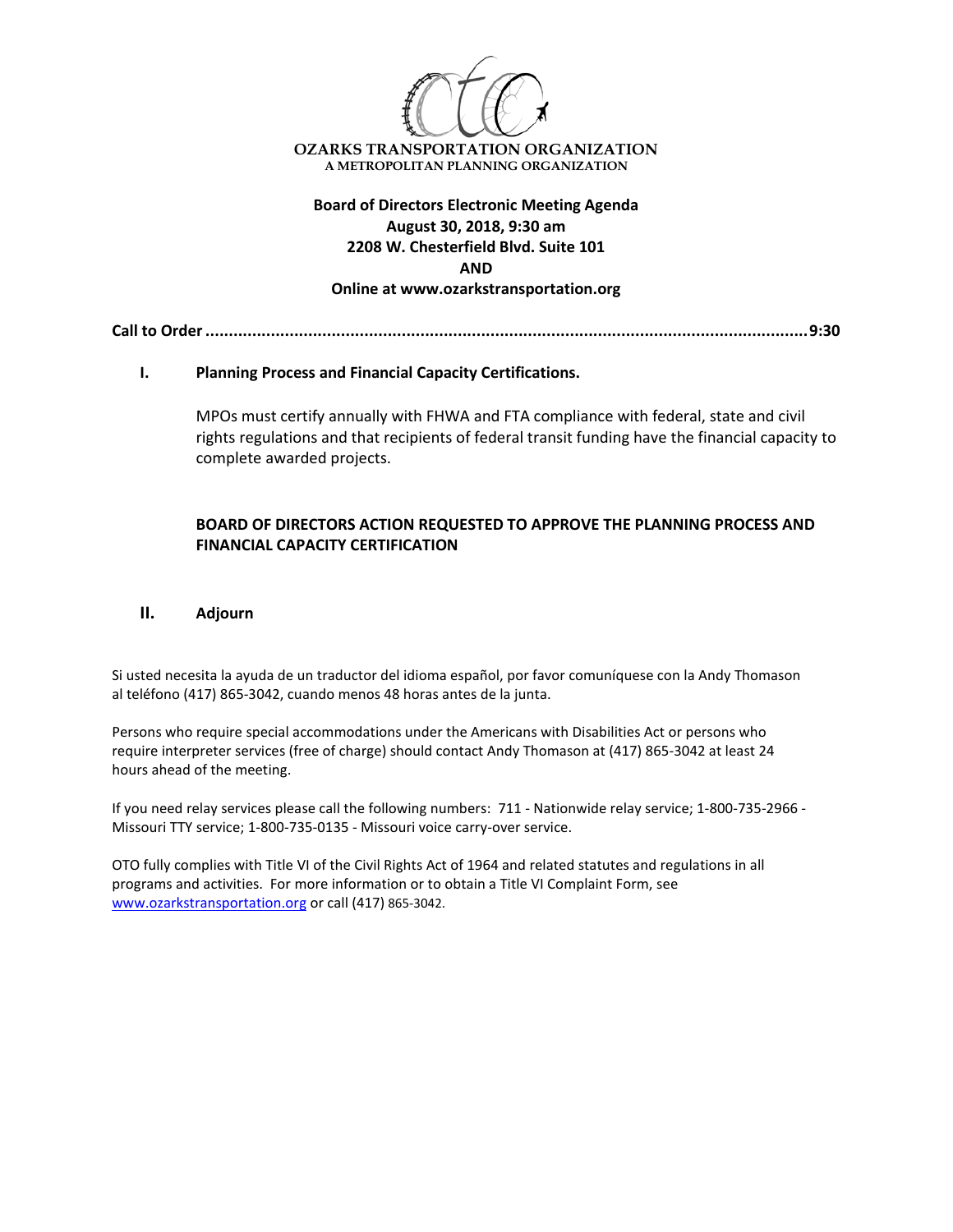## **BOARD OF DIRECTORS E-AGENDA 8/30/2018; ITEM I.**

## **Planning Process and Financial Capacity Certifications**

# **Ozarks Transportation Organization (Springfield, MO Area MPO)**

#### **AGENDA DESCRIPTION:**

#### **Planning Process**

Metropolitan Planning Organizations must certify annually to FHWA and FTA their compliance with federal, state, environmental, and civil rights regulations and that the transportation planning process is addressing the major transportation management issues facing the metropolitan planning area. Requirements for compliance include:

- Title VI of the Civil Rights Act of 1964;
- Prohibition of discrimination on the basis of race, color, creed, national origin, sex, or age in employment or business opportunity;
- Involvement of disadvantaged business enterprises;
- An equal employment opportunity program;
- The Americans with Disabilities Act;
- The Older Americans Act:
- The prohibition of discrimination based on gender; and
- The prohibition of discrimination against individuals with disabilities.

## **Financial Capacity**

This certifies that applicants for FTA Section 5307, 5309, and 5339 funding have the financial capacity to undertake their programmed projects. In this case, City Utilities is the only recipient of this funding.

Attached are the Certification documents to be signed by the Ozarks Transportation Organization and the Missouri Department of Transportation. These are included with the annual update to the Transportation Improvement Program.

## **BOARD OF DIRECTORS ACTION REQUESTED:**

That a member of the Board of Directors makes the following motion:

"Move to certify the Ozarks Transportation Organization's compliance with the metropolitan transportation planning process and to certify the financial capacity of City Utilities."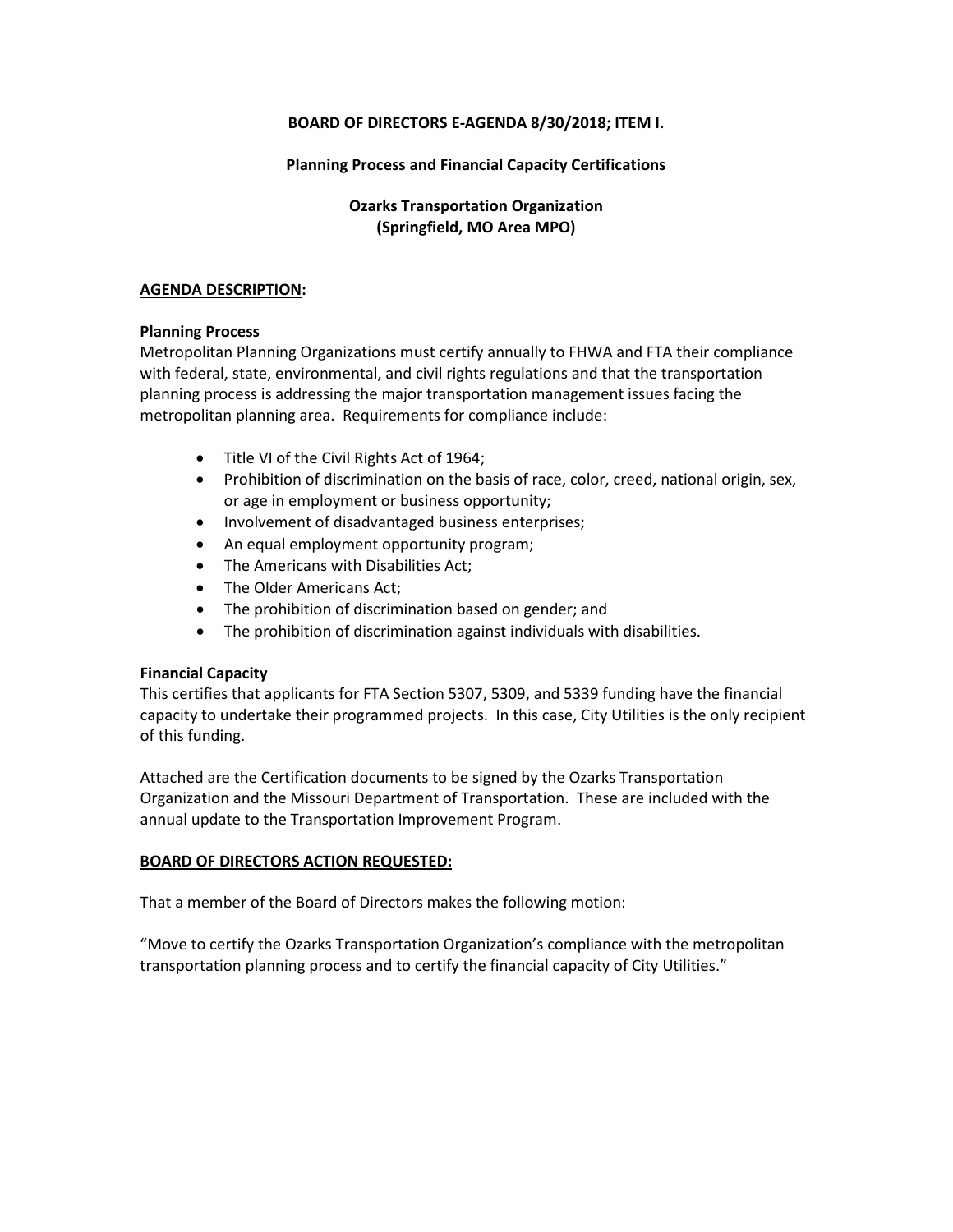## **METROPOLITAN TRANSPORTATION PLANNING PROCESS CERTIFICATION**

The Ozarks Transportation Organization, which is the Metropolitan Planning Organization for the Springfield, Missouri Urbanized Area, and the Missouri Department of Transportation hereby certify that the metropolitan transportation planning process is being carried out in accordance with all applicable requirements including:

- 1. 23 U.S.C. 134, 49 U.S.C. 5303, and 23 CFR 450 subpart C;
- 2. In nonattainment and maintenance areas, sections 174 and 176 (c) and (d) of the Clean Air Act, as amended (42 U.S.C. 7504, 7506 (c) and (d)) and 40CFR part 93; (NOT APPLICABLE)
- 3. Title VI of the Civil Rights Act of 1964, as amended (42 U.S.C. 2000d-1) and 49 CFR part 21;
- 4. 49 U.S.C. 5332, prohibiting discrimination on the basis of race, color, creed, national origin, sex, or age in employment or business opportunity;
- 5. Section 1101(b) of the FAST Act (Pub. L. 114-357) and 49 CFR part 26 regarding the involvement of disadvantaged business enterprises in USDOT funded projects;
- 6. 23 CFR part 230, regarding the implementation of an equal employment opportunity program on Federal and Federal Aid highway construction contracts;
- 7. The provisions of the Americans with Disabilities Act of 1990 (42 U.S.C. 12101 et seq.) and 49 CFR parts 27, 37, and 38;
- 8. The Older Americans Act, as amended (42 U.S.C. 6101), prohibiting discrimination on the basis of age in programs or activities receiving Federal financial assistance;
- 9. Section 324 of title 23 U.S.C. regarding the prohibition of discrimination based on gender; and
- 10. Section 504 of the Rehabilitation Act of 1973 (29 U.S.C. 794) and 49 CFR part 27 regarding discrimination against individuals with disabilities.

Signature Signature Signature Signature Signature

Dan Smith Travis Koestner Chairman District Engineer Ozarks Transportation Organization Summan Southwest District

August 30, 2018 August 30, 2018 Date **Date** Date **Date** Date **Date** Date **Date** 

Missouri Department of Transportation